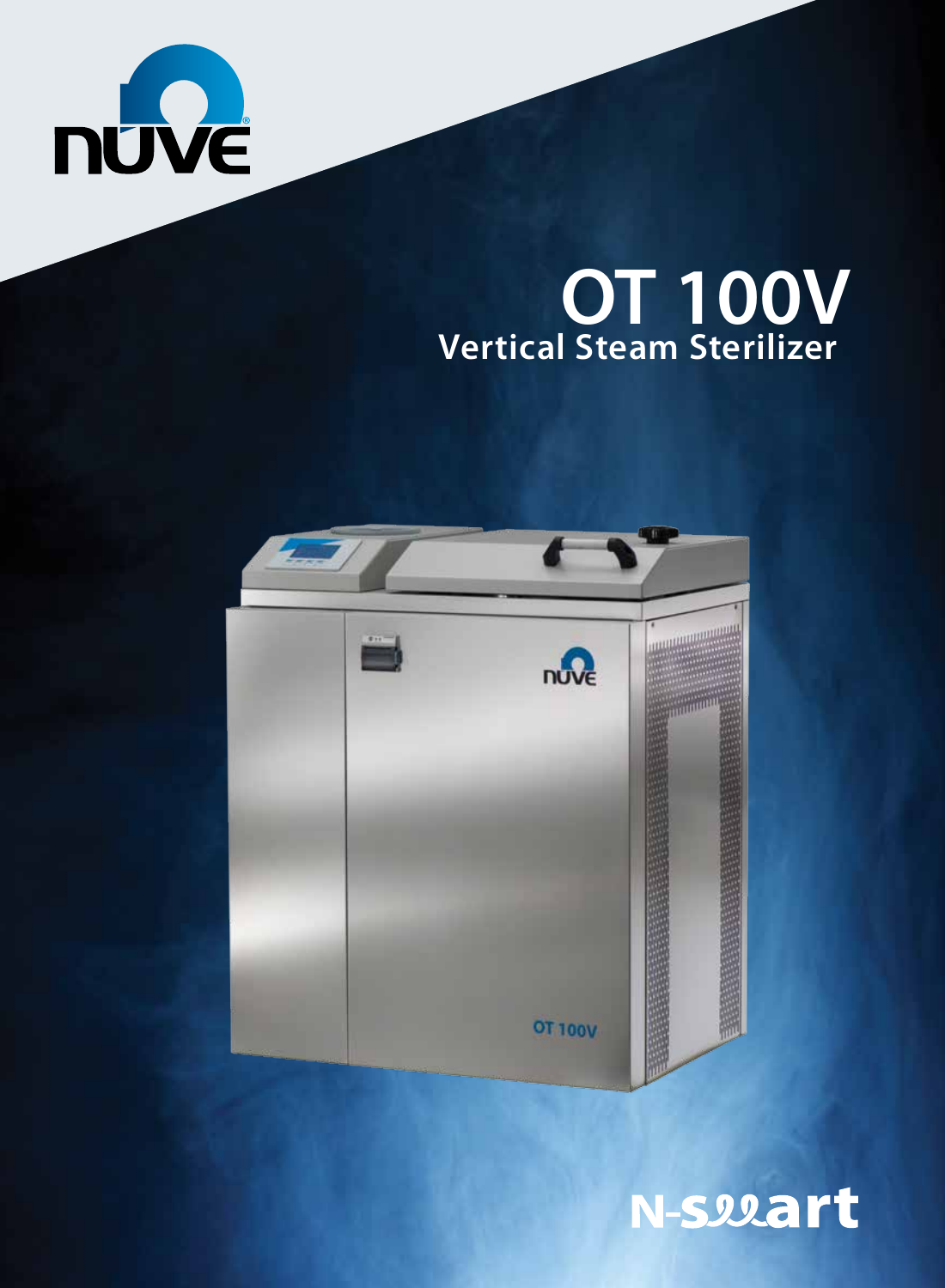# VERICAL STEAM STERILIZER **OT 100V**

*OT 100V Vertical Steam Sterilizer is designed for the sterilization of textile, wrapped or packed materials, glass and liquid in operating theatres and laboratories of hospitals; dentistry; biology, veterinary and agricultural departments of universities; microbiology and quality control laboratories of industry such as food.*

#### VERSATILE OPERATING SYSTEM

- Integrated steam generator for fast production of steam
- Maintenance-free diaphragm type powerful vacuum pump
- Fractionated pre-vacuum to eliminate all air bubbles and achieve successful steam penetration
- Fractionated post-vacuum for efficient drying of the samples • Sterilization quality matching the needs of EN 285 European Standard for Large Steam Sterilizers
- Pre-heated chamber to eliminate condensation on the chamber walls and to speed up the heating of the samples

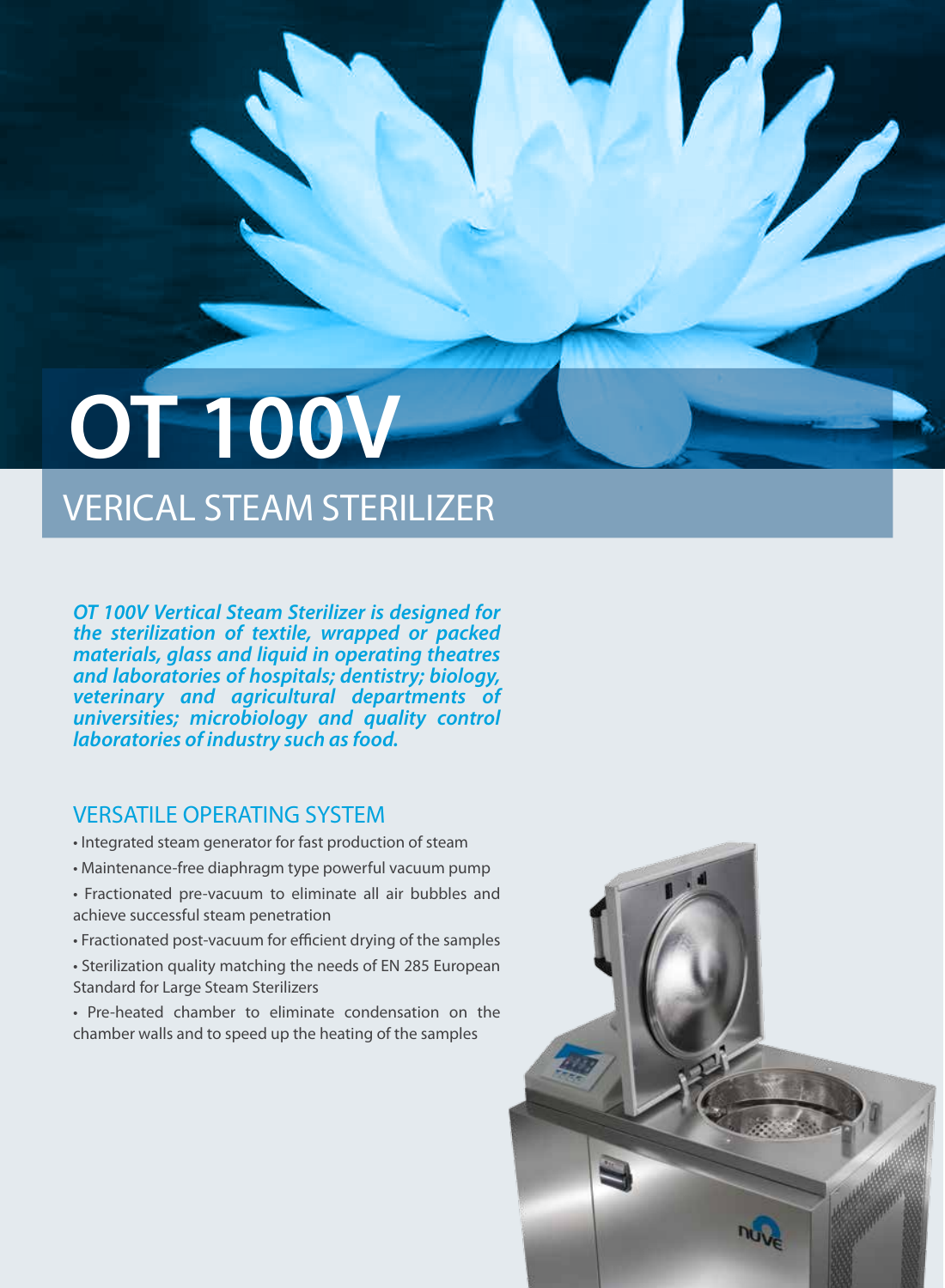



#### RELIABLE AND POWERFUL CONTROL SYSTEM: N-Smart™

- Maximum information with highly visible 4,3'' colourful LCD display
- Four context-sensitive function keys for versatile & easy use
- Password protected menu to secure run parameters and data
- With 5 language options: Turkish, English, French, Russian, Spanish
- Icons to make the operations easier for immediate understanding

#### EASY STERILIZATION

• Five pre-set programs which guarantee safe sterilization of the treated material

4 minutes 10 minutes 20 minutes 4 minutes 20 minutes

| Universal                         | 134°C                                                 |  |  |
|-----------------------------------|-------------------------------------------------------|--|--|
| Solid rubber material             | $134^{\circ}$ C                                       |  |  |
| Prion                             | $134^{\circ}$ C                                       |  |  |
| Quick, unwrapped                  | $134^{\circ}$ C                                       |  |  |
| Sensitive material                | $121^{\circ}$ C                                       |  |  |
| • Ten programmable free programs: |                                                       |  |  |
| Temperature:                      | 105°C - 136°C                                         |  |  |
| Sterilization time :              | 1 - 99 minutes                                        |  |  |
| No. of pre vacuum :               | $1 - 4$                                               |  |  |
| Drying time:                      | 0-30 minutes                                          |  |  |
|                                   | Tue coocial programs for liquid storilization and dru |  |  |

- Two special programs for liquid sterilization and drying
- Programmable pre-heating







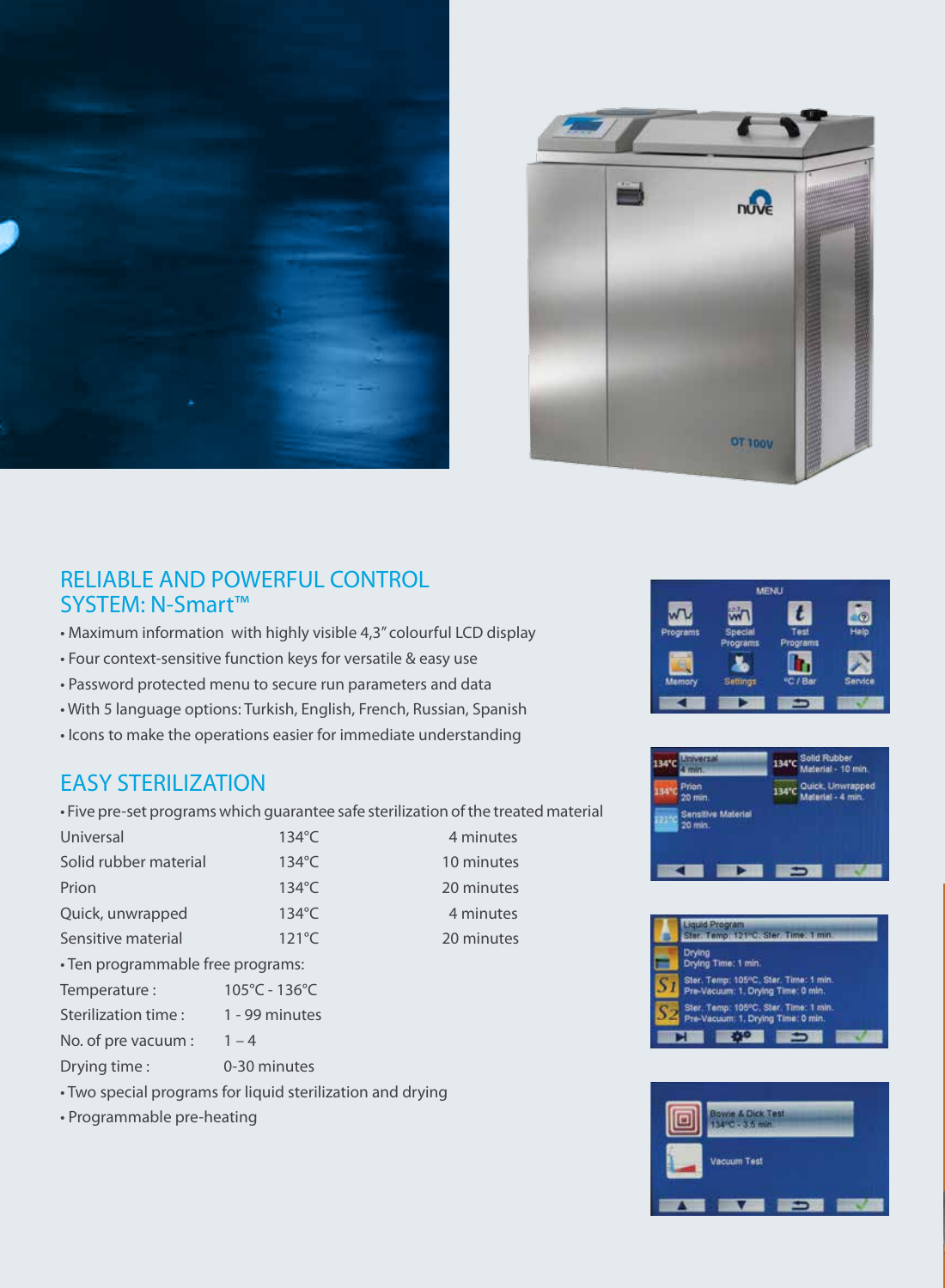## PROCESS EVALUATION AND SELF DIAGNOSTIC SYSTEM

- Compare the preset values with operating parameters using the process evaluation system
- When the operating parameters do not match the preset values, the sterilization cycle is cancelled and the user is warned
- Comprehensive self-diagnostic system for 19 possible failures such as power failure, heater failure, low water level, high pressure and temperature, sensor failure...





#### SAFETY OVER STANDARDS

- Password protected control system, service and calibration menu
- Lid safety system
- Colour of the display changes to red in case of any alarm condition along with an audible alarm
- Reminder for gasket and filter replacement
- Remote failure diagnostic by means of NüveCloser™ software
- Sending e-mails up to five e-mail addresses with the details of failure
- Optional AlerText™ SMS alarm system for ultimate security
- Safety valve against over pressure
- HEPA filter at air intake line
- Certified chamber according to PED 97/23
- Validation port as standard



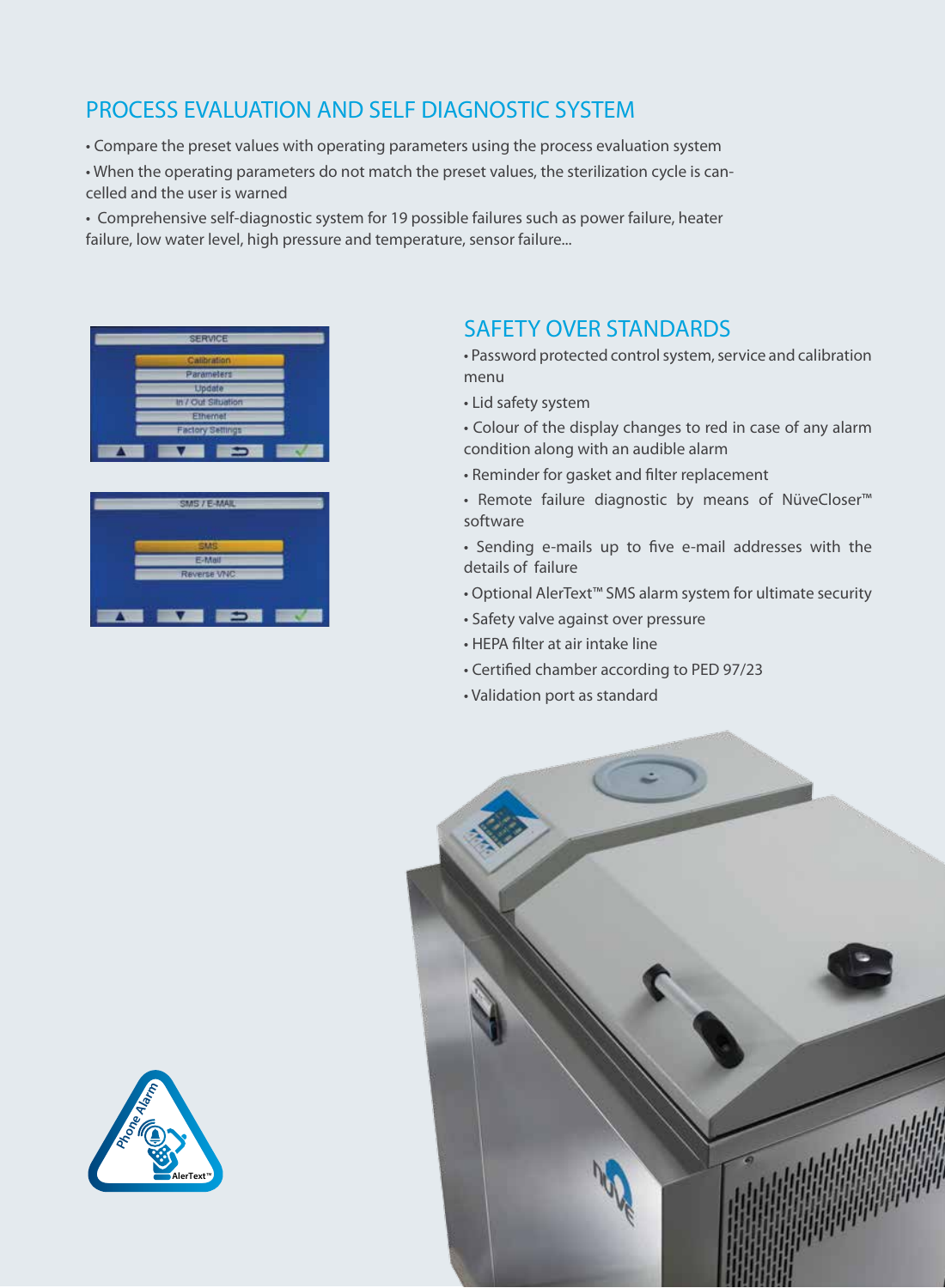### TEST PROGRAMS

• Vacuum leakage test and Bowie & Dick test

## FULL TRACEABILITY AND REMOTE ACCESS

• Operating parameters can be tracked graphically against time

• Massive data storage with internal memory which stores the records of last 500 cycles detailed and 29,500 cycles as summary

- Memory for the last 100 failures
- USB port to record the operated cycles in the memory to a memory stick
- Possibility of PC connection through USB / RS 232 port

• Ethernet port for remote access through internet by means of optional NüveCloser™ software

• NüveCloser™ allows to access operating parameters, memory ,failure history and other technical parameters

• Optional panel type printer to keep the records of the sterilization cycle



| NO DATE              | <b>PROGRAM</b>        | ERROR |
|----------------------|-----------------------|-------|
| 10001 77 09 11       | 16 Rowin & Dick/Helix |       |
| 00002 22.09.15 09:51 | Sensitive             |       |
| 00003 22.09.15 09:11 | Vacuum Test           |       |
| 00004 21.09.15 16:26 | Prion                 | mar.  |
| 00005 21.09.15 13:56 | Sensitive             |       |

| <b>SETTINGS</b>      |
|----------------------|
| <b>Operation</b>     |
| Selup                |
| Date / Hour Settings |
| Language             |
| SMS / E-Mail / VNC   |
| Change Password      |
|                      |